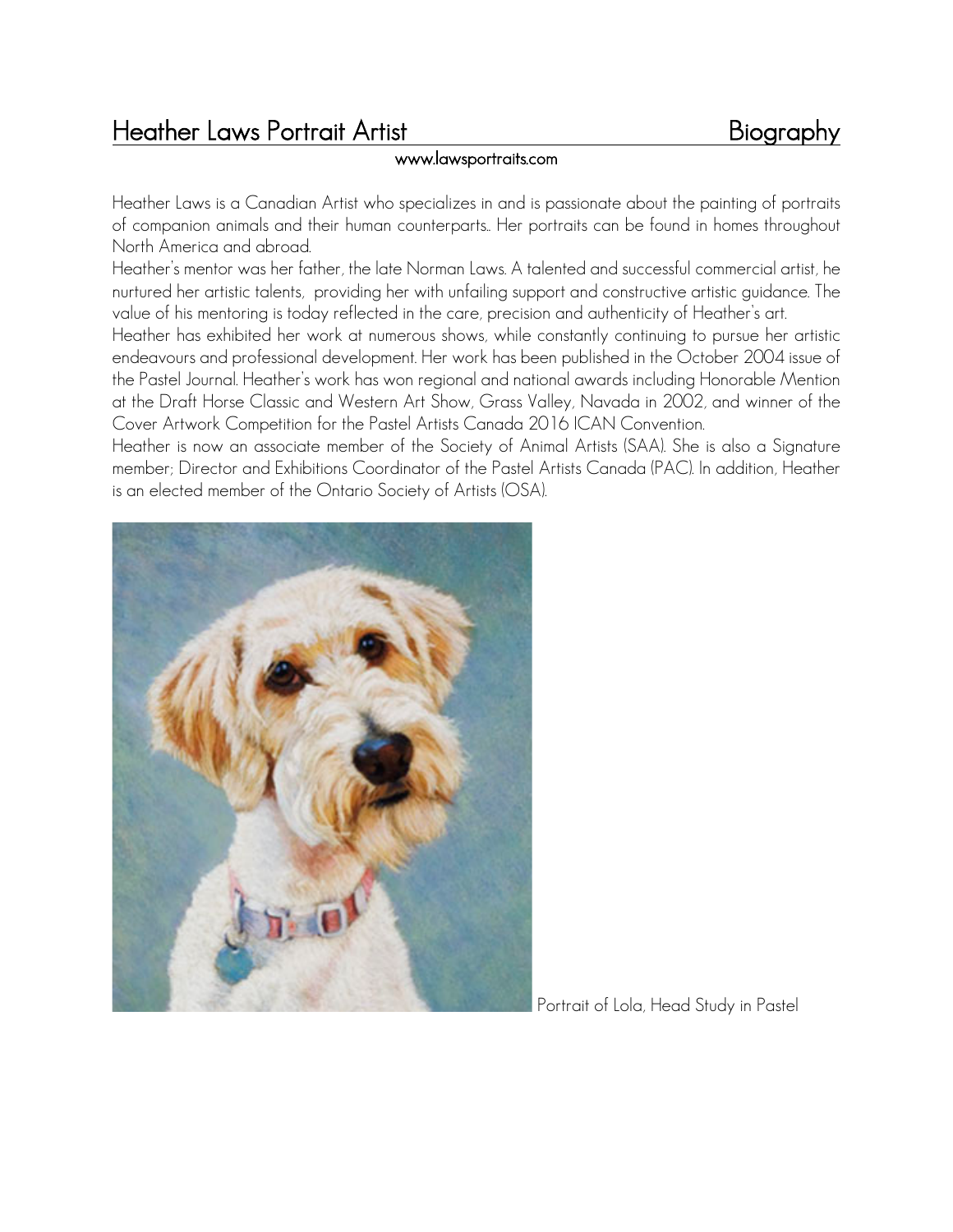# PROFESSIONAL DEVELOPMENT

Heather continues to develop her work, taking workshops and viewing demonstrations conducted by nationally and internationally recognised artists, including:

Loosen Up Intensive with Pastel, Marla Baggetta The Equine in Pastel, Joan Larson Composition, Christine Camilleri Limited Palette, Values, Towards Abstraction, Gail Sibley Focal Point - Jessica Masters Colour Theory - Ontario College of Art and Design, Oil Portraiture - John Viljoen, Mentoring Program - Kristy Gordon, On-Liine Course

# PUBLICATIONS

Featured in the Pastel Journal, October 2004 Issue, 'Painting Pets with Personality', by Deborah Christensen Secor.

### PROFESSIONAL AFFILIATIONS

Pastel Artists Canada, Signature Member (PAC), Exhibitions Coordinator, Director Society of Animal Artists, Juried Member Scugog Council for the Arts, Member Ontario Society of Artists, Juried Member

### SELECTED AWARDS

2016 PAC Cover Competition Winner: Artwork for Pastel Artists Canada ICAN Convention 2002 Honorable Mention in the Draft Horse Classic and Western Art Show, Grass Valley, Navada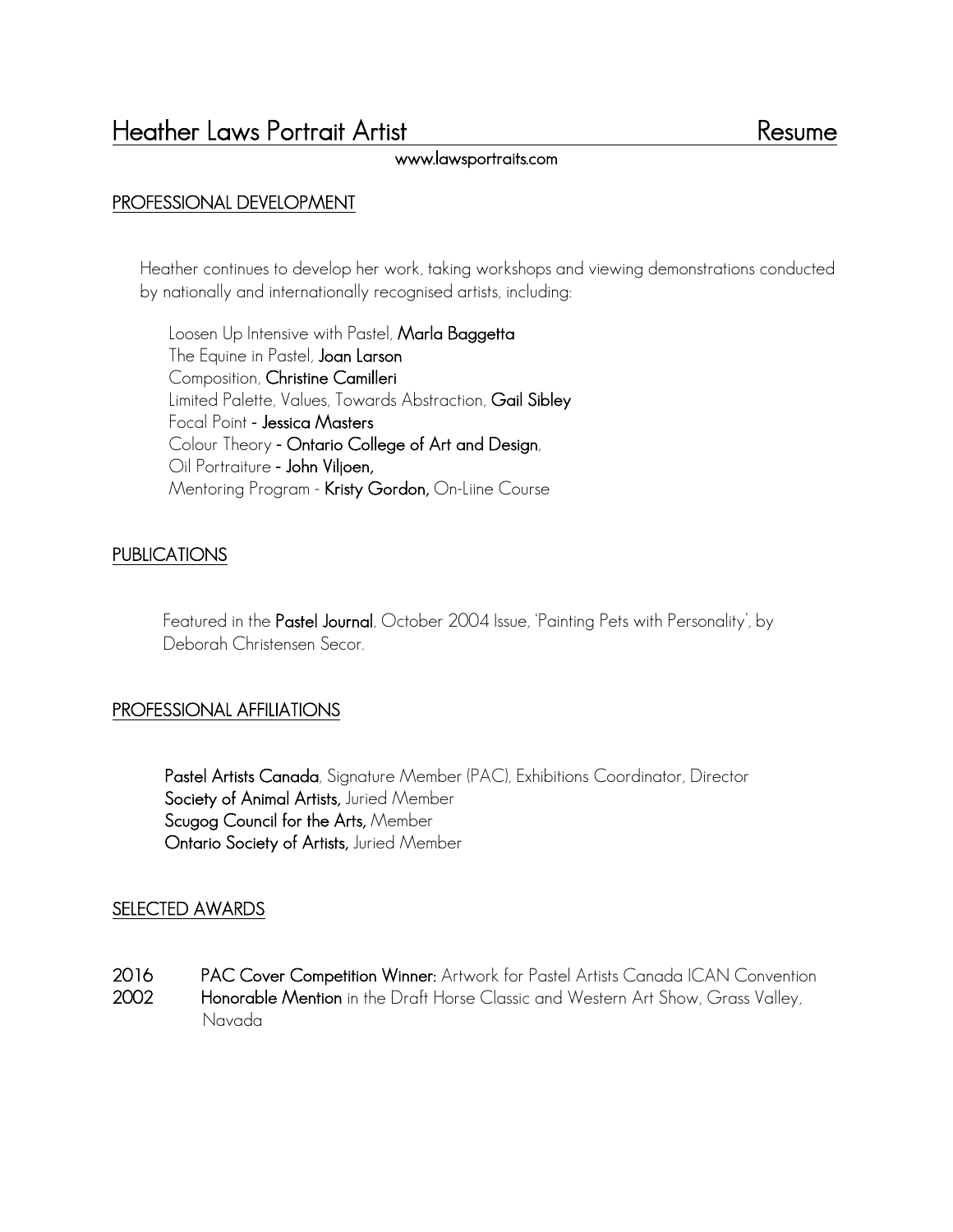# SELECTED EXHIBITIONS

# 2019

| ZUIY  | Lake Scugog 20 <sup>th</sup> Anniversary Studio Tour, Guest Artist, Otter Greenhouses, Port Perry, ON<br>Ontario Society of Artists New Member's Exhibition, Neilson Park Creative Centre, Toronto,<br>ON                                                         |
|-------|-------------------------------------------------------------------------------------------------------------------------------------------------------------------------------------------------------------------------------------------------------------------|
| 2018  | Scugog Council for the Arts Open Juried Art Show, Port Perry, ON<br>Purely Pastel, 27 <sup>th</sup> Annual Juried Exhibition, Pastel Artists Canada, Aurora Cultural Centre,<br>Aurora, ON<br>Scugog Council for the Arts Annual Open Juried Show, Port Perry, ON |
| 2017  | 5 <sup>th</sup> Annual Members Online Juried Exhibition, Pastel Artists Canada                                                                                                                                                                                    |
| 2016  |                                                                                                                                                                                                                                                                   |
|       | Purely Pastel, 25 <sup>th</sup> Annual Juried Exhibition, Pastel Artists Canada, Aurora Cultural Centre,<br>Aurora, ON                                                                                                                                            |
| 2013  | Sensations, Avenue Road Arts School, Advanced Student Exhibition, Spazio dell'Arte Gallery,<br>Toronto, ON                                                                                                                                                        |
| 2012  | Purely Pastel, 21 <sup>st</sup> Annual Juried Exhibition, Pastel Artists Canada, Joseph D. Carrier Art<br>Gallery, Toronto, ON                                                                                                                                    |
| 2004- | Sensations, Avenue Road Arts School, Advanced Student Exhibition, Spazio dell'Arte Gallery<br>Toronto, ON                                                                                                                                                         |
| 2002  |                                                                                                                                                                                                                                                                   |
| 2002  | One of a Kind Spring Show, Exhibition Place, Toronto, ON                                                                                                                                                                                                          |
|       | Draft Horse Classic and Western Art Show, Grass Valley, CA                                                                                                                                                                                                        |
| 2001  | One of a Kind Spring Show, Exhibition Place, Toronto, ON                                                                                                                                                                                                          |
| 2000  |                                                                                                                                                                                                                                                                   |
|       | One of a Kind Spring Show, Exhibition Place, Toronto, ON<br><b>The Royal Agricultural Winter Fair</b> , Exhibition Place, Toronto, ON<br><b>Art in the Park</b> , Oakville Arts Council, Oakville, ON                                                             |
| 1999  |                                                                                                                                                                                                                                                                   |
|       | The Royal Agricultural Winter Fair, Exhibition Place, Toronto, ON<br>Art in the Park, Oakville Arts Council, Oakville, ON                                                                                                                                         |
|       | Tournament of Champions, York Equestrian Centre, Cedar Valley, On,<br>The Toronto Outdoor Art Exhibition, Nathan Phillips Square, Toronto, ON                                                                                                                     |